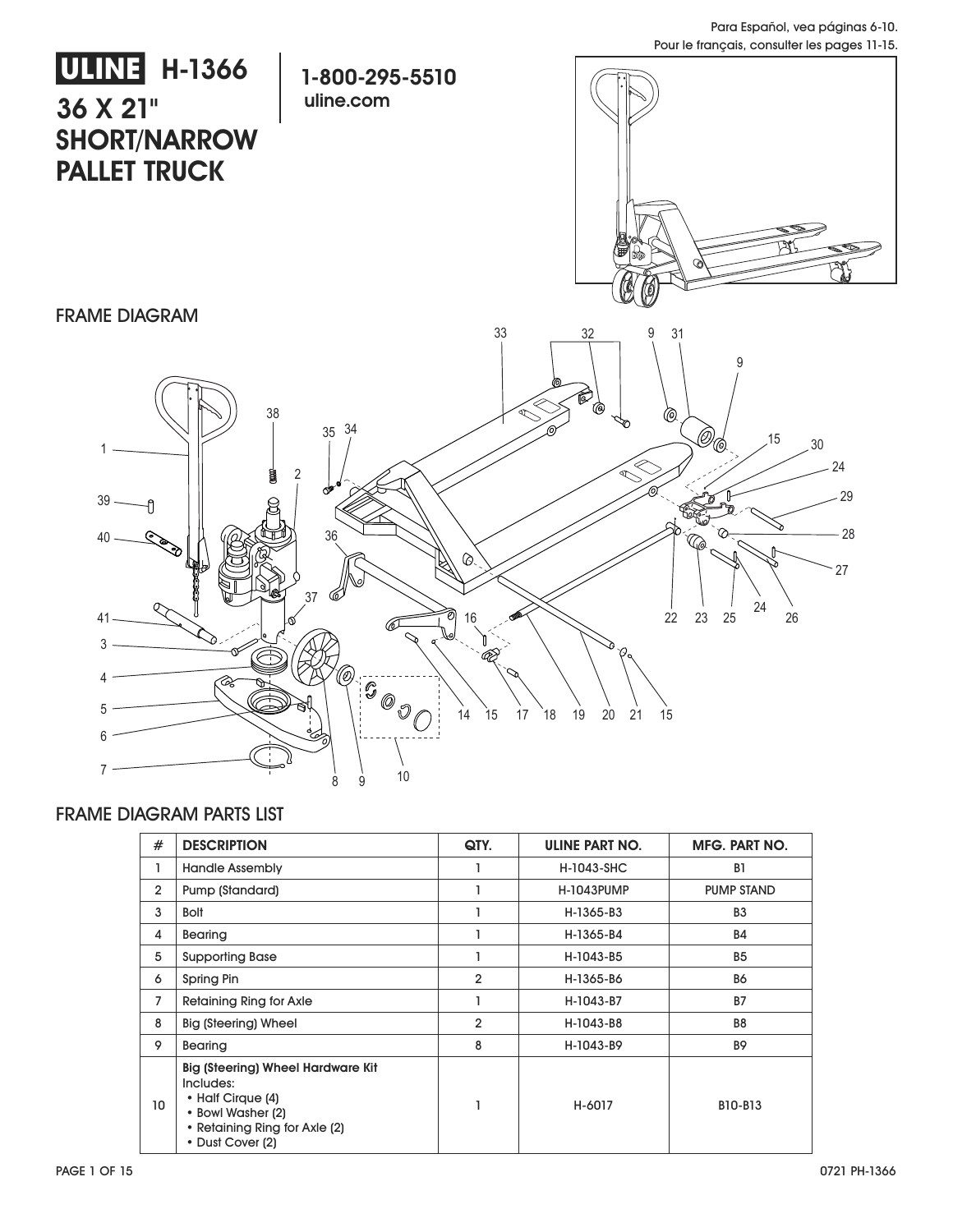### **1-800-295-5510 uline.com**

# **ULINE H-1366 36 X 21" SHORT/NARROW PALLET TRUCK**

### FRAME DIAGRAM PARTS LIST CONTINUED

| #  | <b>DESCRIPTION</b>                                                                                                               | QTY.           | ULINE PART NO.   | MFG. PART NO.  |
|----|----------------------------------------------------------------------------------------------------------------------------------|----------------|------------------|----------------|
| 14 | Pin                                                                                                                              | $\overline{2}$ | H-1043-B14       | B14            |
| 15 | Oiler                                                                                                                            | 8              | H-1193-B15       | <b>B15</b>     |
| 16 | Spring Pin                                                                                                                       | $\overline{2}$ | H-1483-B16       | <b>B16</b>     |
| 17 | Joint                                                                                                                            | $\overline{2}$ | H-1483-B17       | B17            |
| 18 | Pin                                                                                                                              | $\overline{2}$ | H-1043-B18       | <b>B18</b>     |
| 19 | <b>Straight Tappet</b>                                                                                                           | $\overline{2}$ | H-1366-B19       | B19            |
| 20 | Long Shaft                                                                                                                       | $\mathbf{1}$   | H-1193-B20       | <b>B20</b>     |
| 21 | <b>Retaining Ring for Hole</b>                                                                                                   | $\overline{2}$ | H-1043-B21       | <b>B21</b>     |
| 22 | Oiler                                                                                                                            | 4              | H-1043-B22       | <b>B22</b>     |
| 23 | <b>Roll Sheath</b>                                                                                                               | $\overline{2}$ | H-1043-23        | <b>B23</b>     |
| 24 | Spring Pin $-1\frac{1}{4}$ "                                                                                                     | 8              | H-5632           | BF2500-B24X8   |
| 25 | Shaft                                                                                                                            | $\overline{2}$ | H-1043-25        | <b>B25</b>     |
| 26 | Shaft                                                                                                                            | $\overline{2}$ | H-1043-B26       | <b>B26</b>     |
| 27 | Spring Pin $-1\frac{3}{8}$ "                                                                                                     | 8              | H-5631           | BF2500-B27X8   |
| 28 | <b>Roll Ring</b>                                                                                                                 | 4              | H-1043-B28       | <b>B28</b>     |
| 29 | Shaft                                                                                                                            | $\overline{2}$ | H-1483-B29       | B29            |
| 30 | Frame of Fork (Load) Wheel                                                                                                       | $\overline{2}$ | H-1043-B31       | <b>B31</b>     |
| 31 | Fork (Load) Wheel                                                                                                                | $\overline{2}$ | H-1043-B35PU     | <b>B35</b>     |
| 32 | Entry (Roller) Wheel Assembly Kit<br>Includes:<br>$\bullet$ Bolt (1)<br>• Entry Roller (1)<br>$\bullet$ Nut (1)                  | L              | H-5634           | 2500-B36B38B39 |
| 33 | <b>Fork Frame</b>                                                                                                                | L              | -----------      | <b>B40</b>     |
| 34 | <b>Spring Lock Washer</b>                                                                                                        | L              | H-1043-B41       | B41            |
| 35 | <b>Bolt</b>                                                                                                                      | $\mathbf{I}$   | H-1043-B42       | <b>B42</b>     |
| 36 | Rocker Arm                                                                                                                       | L              | H-1193-B43       | B43            |
| 37 | Nut                                                                                                                              | L              | H-1366-B44       | B44            |
| 38 | <b>Big Spring</b>                                                                                                                | L              | H-1483-B149      | B149           |
| 39 | Spring Pin                                                                                                                       | L              | H-1043-B117      | <b>B117</b>    |
| 40 | Shaft                                                                                                                            | $\mathbf{I}$   | H-1043-B118      | <b>B118</b>    |
| 41 | <b>Big (Steering) Wheel Shaft</b>                                                                                                | 1              | H-1366-B2        | B2             |
|    | <b>Replacement Fork (Load) Wheel With</b><br><b>Bearings Kit</b><br>Includes:<br>• Fork (Load) Wheel #31 (1)<br>• Bearing #9 (2) | L              | H-1043-WHKIT     | -----------    |
|    | Pallet Truck Pump Seal Kit (Not Shown)                                                                                           | L              | H-4182           |                |
|    | <b>Pump Compression Spring</b>                                                                                                   | $\mathbf{I}$   | <b>H-1043PCS</b> |                |
|    | <b>Weight Label</b>                                                                                                              | $\mathbf{I}$   | H-5390           | -----------    |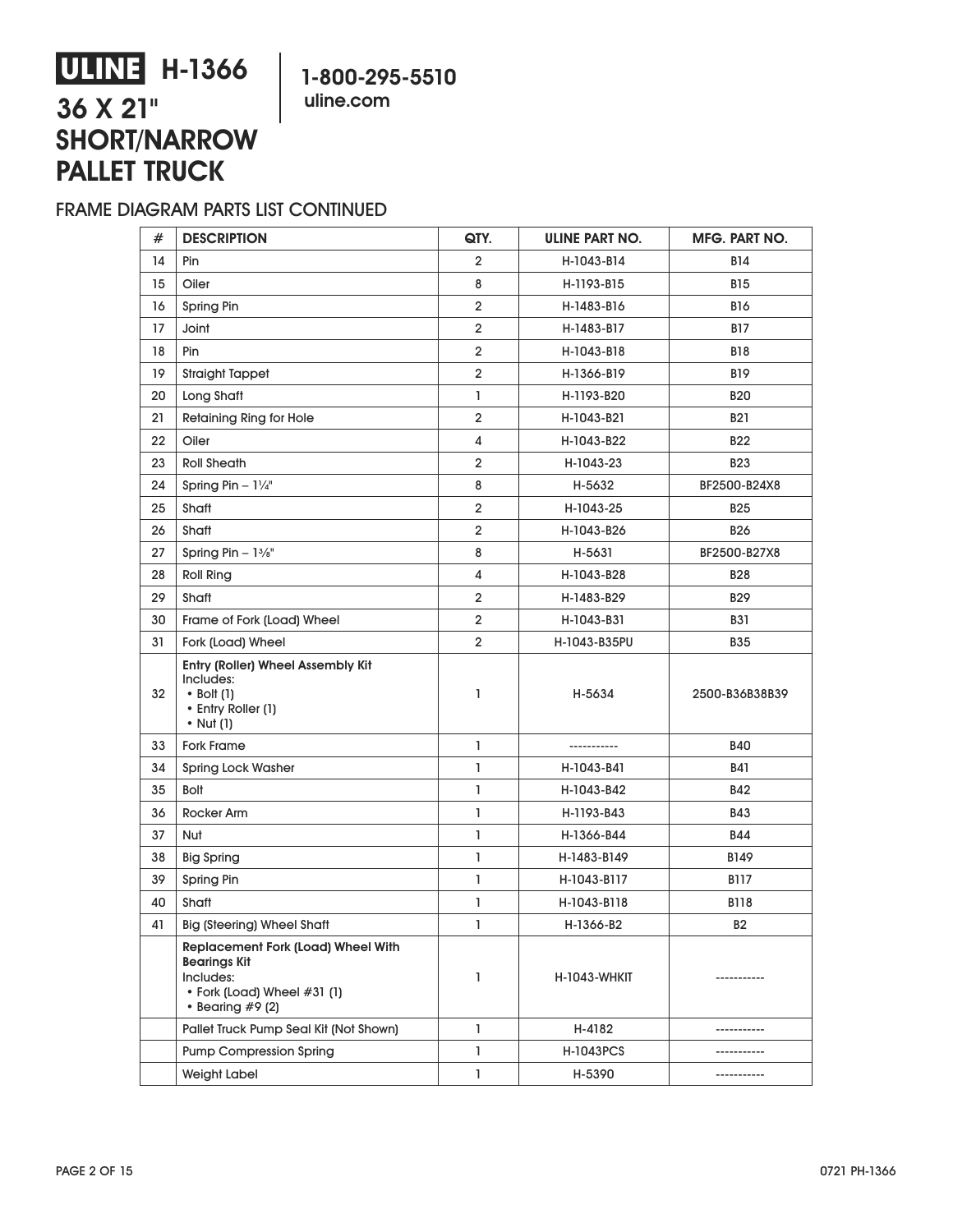# **ULINE** H-1366 **36 X 21" SHORT/NARROW PALLET TRUCK**

HANDLE DIAGRAM



### HANDLE DIAGRAM PARTS LIST

| #              | <b>DESCRIPTION</b>            | QTY.           | <b>ULINE PART NO.</b> | <b>MFG. PART NO.</b>          |
|----------------|-------------------------------|----------------|-----------------------|-------------------------------|
| A              | <b>Handle Assembly</b>        |                | H-1043-SHC            | B <sub>1</sub>                |
| 1              | <b>Blade Spring</b>           |                | H-1366-B101           | <b>B101</b>                   |
| $\overline{2}$ | Spring Pin                    | $\overline{2}$ | H-2721-B102           | B102                          |
| 3              | Roller                        |                | H-2721-B103           | B103                          |
| 4              | Spring Pin                    |                | H-2721-B104           | <b>B104</b>                   |
| 5              | Spring Pin                    |                | H-2721-B105           | <b>B105</b>                   |
| 6              | Spring Pin                    |                | H-2721-B106           | <b>B106</b>                   |
| 7              | Handle                        |                |                       | <b>B107</b>                   |
| 8              | Handle Tube                   |                |                       | <b>B108</b>                   |
| 9              | Shaft                         |                | H-1043-109            | <b>B109</b>                   |
| 10             | Spring Pin                    |                | H-1043-B110           | <b>B110</b>                   |
| 11             | <b>Pressure Roller</b>        |                | H-1043-B111           | <b>B111</b>                   |
| 12             | <b>Bushing</b>                |                | H-1043-B112           | <b>B112</b>                   |
| 13             | <b>Bushing</b>                | $\overline{2}$ | H-1043-B114           | <b>B114</b>                   |
| 14             | <b>Pull Pole Assembly</b>     |                | H-1043-B113           | H-1043-B113+B115+B116ASSEMBLY |
| 15             | <b>Chain for Pallet Truck</b> |                | H-1043-B115           | <b>B115</b>                   |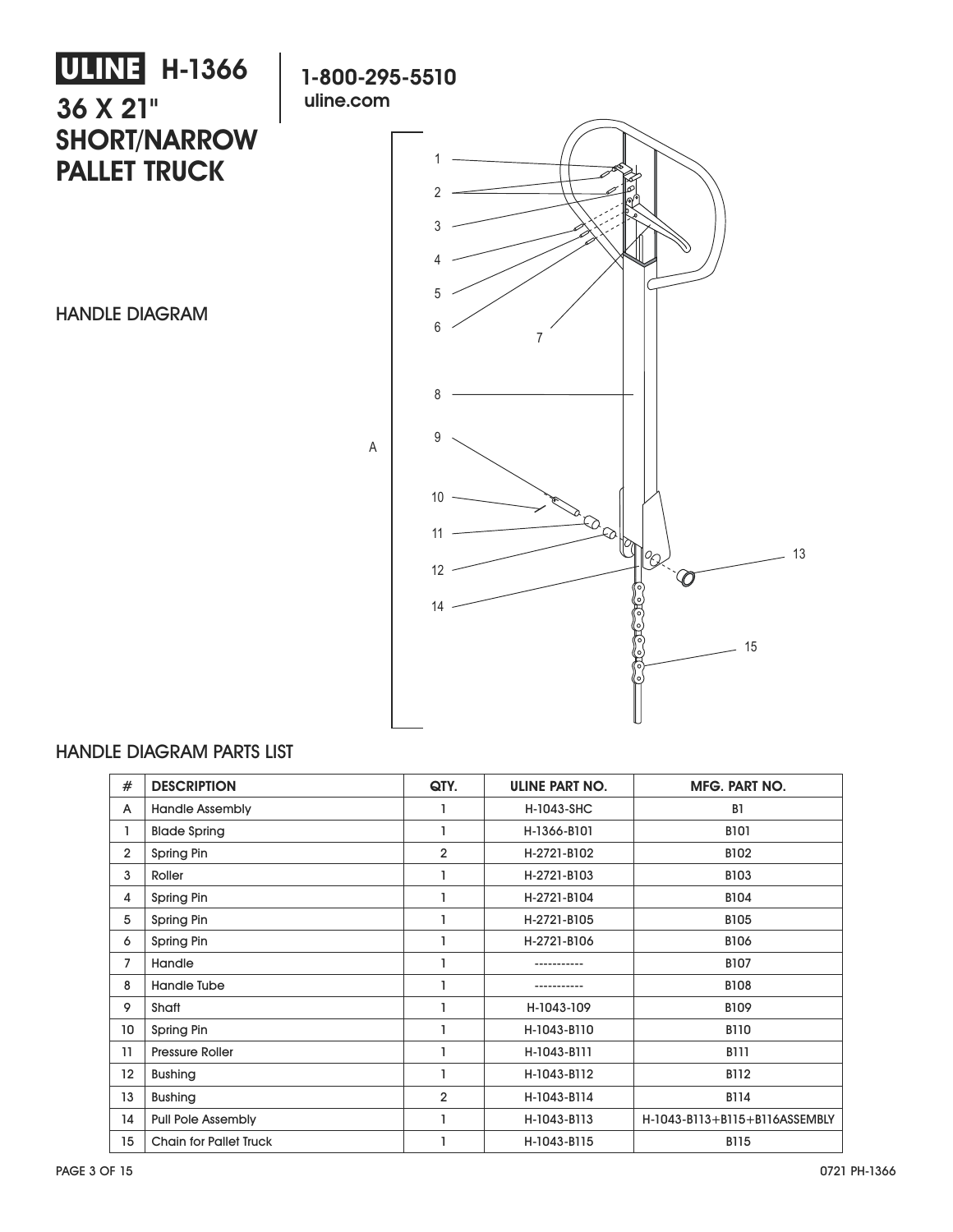

#### PUMP DIAGRAM PARTS LIST

| # | <b>DESCRIPTION</b>       | QTY.         | <b>ULINE PART NO.</b> | MFG. PART NO. |
|---|--------------------------|--------------|-----------------------|---------------|
|   | Spring Pin               | $\mathbf{2}$ | H-1043-B117           | <b>B117</b>   |
| 2 | Shaft                    |              | H-1043-B118           | <b>B118</b>   |
| 3 | Plug                     |              | H-1483-B119           | <b>B119</b>   |
| 4 | Copper Washer            | າ            | H-1043-120            | <b>B120</b>   |
| 5 | Spring                   |              | H-1483-B121           | <b>B121</b>   |
| 6 | Spindle of Damping Valve |              | H-1193-B122           | B122          |
|   | Seat of Damping Valve    |              | H-1193-B123           | <b>B123</b>   |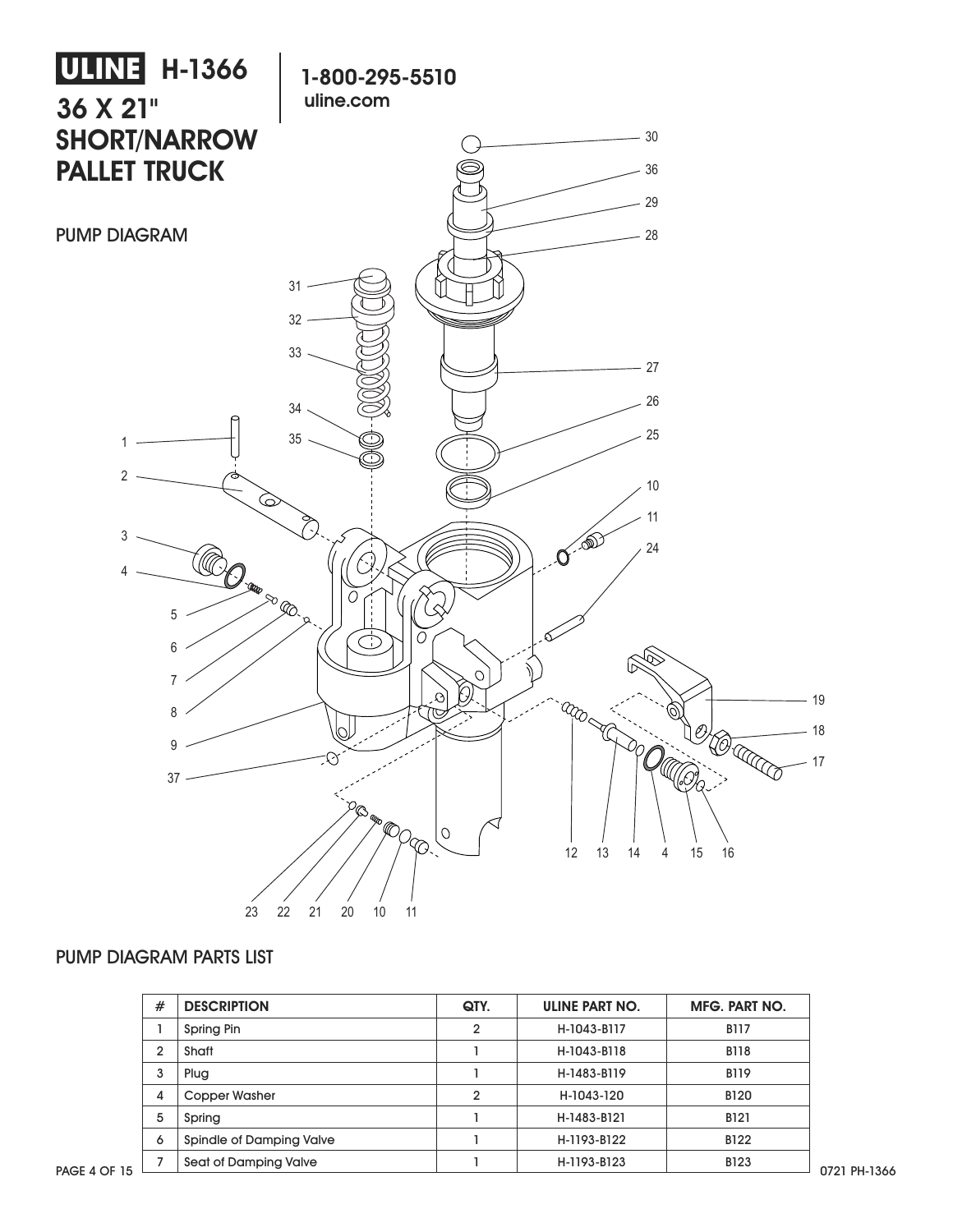# **ULINE H-1366 36 X 21" SHORT/NARROW PALLET TRUCK**

**1-800-295-5510 uline.com**

#### PUMP DIAGRAM PARTS LIST CONTINUED

| #  | <b>DESCRIPTION</b>                     | QTY.           | ULINE PART NO. | MFG. PART NO.     |
|----|----------------------------------------|----------------|----------------|-------------------|
| 8  | Steel Ball                             | $\mathbf{I}$   | H-2721-B124    | <b>B124</b>       |
| 9  | <b>Base</b>                            | $\mathbf{I}$   | -----------    | B125              |
| 10 | <b>Copper Washer</b>                   | $\overline{2}$ | H-1043-B126    | B126              |
| 11 | <b>Bolt</b>                            | $\overline{2}$ | H-1043-B127    | B127              |
| 12 | Spring                                 | $\mathbf{1}$   | H-1193-B128    | <b>B128</b>       |
| 13 | Strike Pin                             | $\mathbf{I}$   | H-1193-B129    | B129              |
| 14 | O-Ring                                 | $\mathbf{I}$   | H-1193-B130    | <b>B130</b>       |
| 15 | <b>Axle Sleeve</b>                     | $\mathbf{I}$   | H-1043-B131    | <b>B131</b>       |
| 16 | O-Ring                                 | 1              | -----------    | B132              |
| 17 | <b>Bolt (Setting Screw)</b>            | $\mathbf{1}$   | H-1043-B133    | <b>B133</b>       |
| 18 | Nut (Setting Screw Nut)                | $\mathbf{I}$   | H-1043-B134    | <b>B134</b>       |
| 19 | Lever                                  | $\mathbf{I}$   | H-1043-B135    | B135              |
| 20 | <b>Bolt</b>                            | $\mathbf{I}$   | H-1043-B136    | B136              |
| 21 | Spring                                 | $\mathbf{I}$   | H-2721-B137    | <b>B137</b>       |
| 22 | <b>Ball Base</b>                       | $\mathbf{1}$   | H-1782-B138    | <b>B138</b>       |
| 23 | Steel Ball                             | $\mathbf{1}$   | H-1782-B139    | <b>B139</b>       |
| 24 | Pin                                    | $\mathbf{I}$   | H-1043-B140    | B140              |
| 25 | Y-Ring                                 | $\mathbf{I}$   | H-1043-B141    | B141              |
| 26 | O-Ring                                 | $\mathbf{I}$   | H-1043-B142    | B142              |
| 27 | <b>Cylinder Cap</b>                    | $\mathbf{I}$   | H-1043-B143    | B143              |
| 28 | O-Ring                                 | $\mathbf{1}$   | H-1043-B144    | <b>B144</b>       |
| 29 | Dust Ring                              | $\mathbf{1}$   | H-1043-B145    | <b>B145</b>       |
| 30 | <b>Steel Ball</b>                      | $\mathbf{I}$   | H-1043-B146N   | <b>B146</b>       |
| 31 | Pump Plunger                           | $\mathbf{I}$   | H-1366-B147    | B147              |
| 32 | Washer                                 | $\mathbf{I}$   | -----------    | <b>B148</b>       |
| 33 | <b>Big Spring</b>                      | $\mathbf{I}$   | H-1483-B149    | B149              |
| 34 | Dust Ring                              | $\mathbf{1}$   | H-1043-B150    | <b>B150</b>       |
| 35 | Y-Ring                                 | L              | H-1043-B151    | <b>B151</b>       |
| 36 | Piston Rod                             | $\mathbf{I}$   | H-1043-B152    | B152              |
| 37 | Retaining Ring for Axle                | $\mathbf{I}$   | -----------    | <b>B153</b>       |
|    | Pallet Truck Pump Seal Kit (Not Shown) | $\mathbf{1}$   | H-4182         | <b>H-1043SEAL</b> |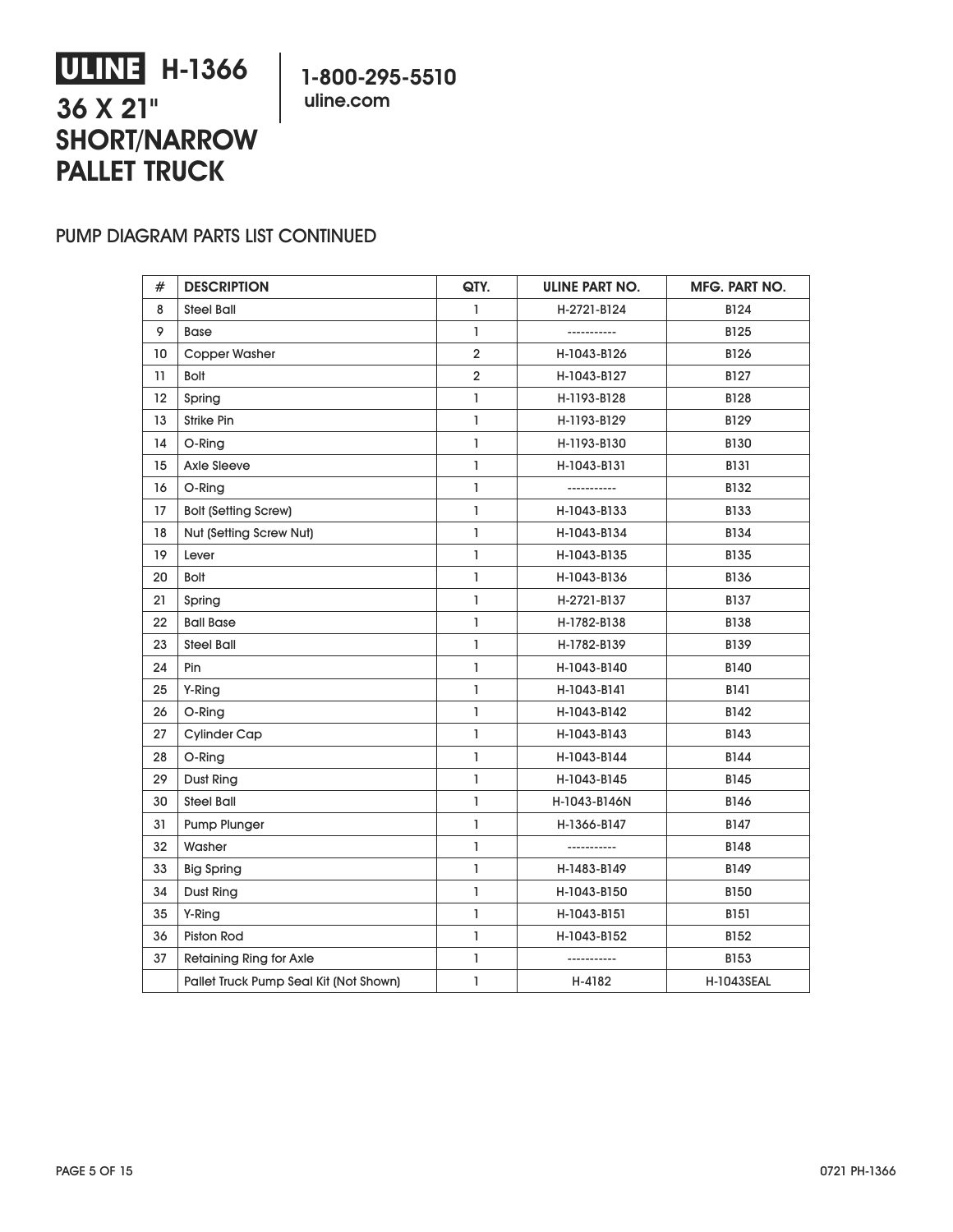

#### LISTA DE PARTES DEL DIAGRAMA DEL ARMAZÓN

| #              | <b>DESCRIPCIÓN</b>                                                                                                                                         | CANT.          | <b>NO. DE PARTE DE ULINE</b> | <b>NO. DE PARTE DEL FABRICANTE</b> |
|----------------|------------------------------------------------------------------------------------------------------------------------------------------------------------|----------------|------------------------------|------------------------------------|
|                | Ensamble del Asa                                                                                                                                           |                | H-1043-SHC                   | B <sub>1</sub>                     |
| $\overline{2}$ | Bomba (Estándar)                                                                                                                                           |                | <b>H-1043PUMP</b>            | <b>PUMP STAND</b>                  |
| 3              | Perno                                                                                                                                                      |                | H-1365-B3                    | B <sub>3</sub>                     |
| 4              | <b>Balero</b>                                                                                                                                              |                | H-1365-B4                    | <b>B4</b>                          |
| 5              | Base de Soporte                                                                                                                                            |                | H-1043-B5                    | B <sub>5</sub>                     |
| 6              | Perno con Resorte                                                                                                                                          | $\overline{2}$ | H-1365-B6                    | <b>B6</b>                          |
|                | Aro de Retención para Eje                                                                                                                                  |                | H-1043-B7                    | <b>B7</b>                          |
| 8              | Llanta Grande (Guía)                                                                                                                                       | $\overline{2}$ | H-1043-B8                    | B <sub>8</sub>                     |
| 9              | Soporte                                                                                                                                                    | 8              | H-1043-B9                    | <b>B9</b>                          |
| 10             | Kit de Accesorios para la Llanta Grande (Guía)<br>Incluye:<br>• Medio Anillo (4)<br>• Rondana (2)<br>• Seguro para el Eje (2)<br>• Cubierta para Polvo (2) |                | H-6017                       | B10-B13                            |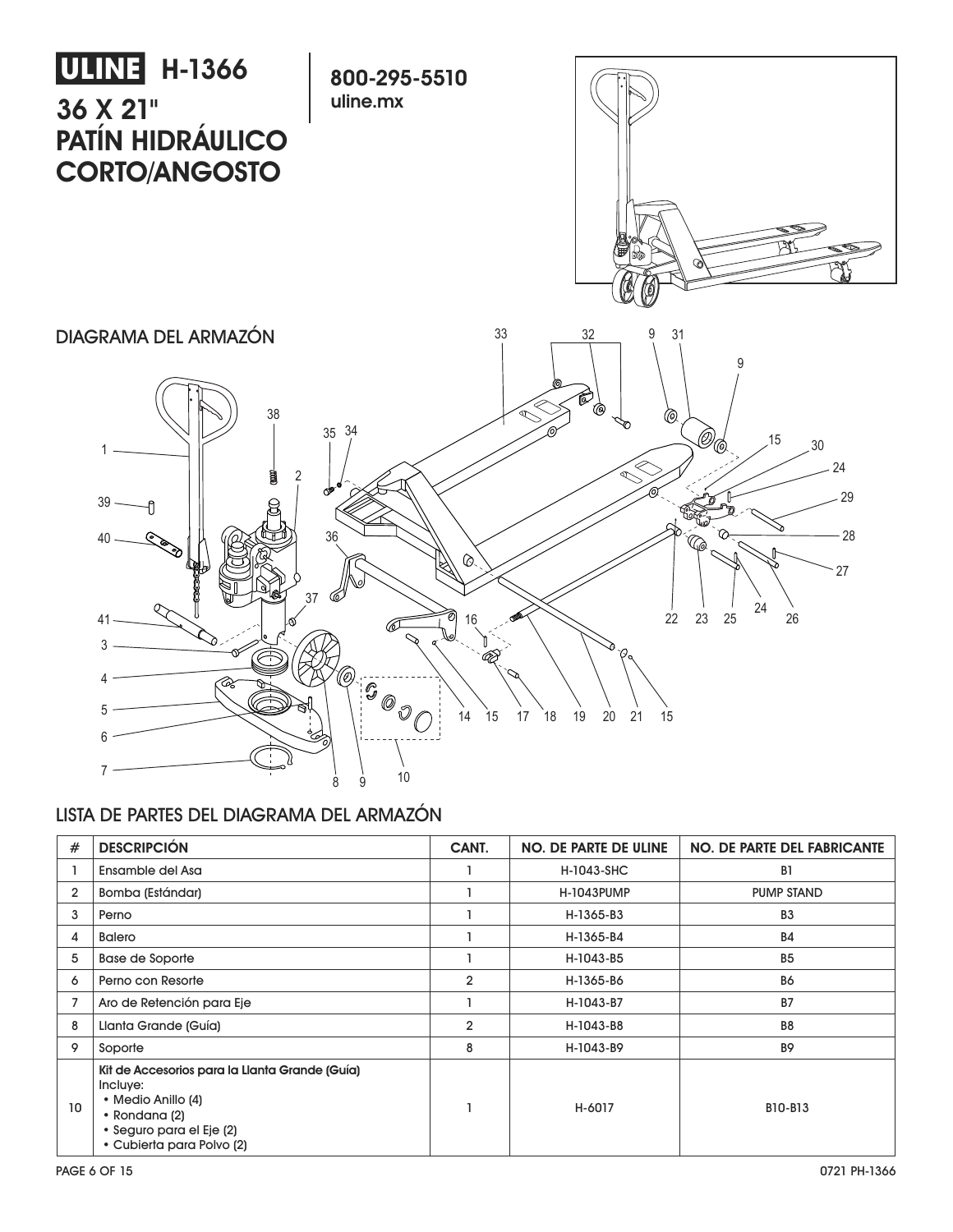# **ULINE H-1366 36 X 21" PATÍN HIDRÁULICO CORTO/ANGOSTO**

**800-295-5510 uline.mx**

### CONTINUACIÓN DE LISTA DE PARTES DEL DIAGRAMA DEL ARMAZÓN

| $\#$ | <b>DESCRIPCIÓN</b>                                                                                                                            | CANT.          | <b>NO. DE PARTE DE ULINE</b> | <b>NO. DE PARTE DEL FABRICANTE</b> |
|------|-----------------------------------------------------------------------------------------------------------------------------------------------|----------------|------------------------------|------------------------------------|
| 14   | Perno                                                                                                                                         | $\overline{2}$ | H-1043-B14                   | <b>B14</b>                         |
| 15   | Lubricador                                                                                                                                    | 8              | H-1193-B15                   | <b>B15</b>                         |
| 16   | Perno con Resorte                                                                                                                             | 2              | H-1483-B16                   | <b>B16</b>                         |
| 17   | Unión                                                                                                                                         | $\overline{2}$ | H-1483-B17                   | <b>B17</b>                         |
| 18   | Perno                                                                                                                                         | 2              | H-1043-B18                   | <b>B18</b>                         |
| 19   | <b>Empujador Recto</b>                                                                                                                        | $\overline{2}$ | H-1366-B19                   | <b>B19</b>                         |
| 20   | Eje Largo                                                                                                                                     | ı              | H-1193-B20                   | <b>B20</b>                         |
| 21   | Aro de Retención para Orificio                                                                                                                | 2              | H-1043-B21                   | <b>B21</b>                         |
| 22   | Lubricador                                                                                                                                    | 4              | H-1043-B22                   | <b>B22</b>                         |
| 23   | Cubierta de Rollo                                                                                                                             | 2              | H-1043-23                    | <b>B23</b>                         |
| 24   | Pasador de 11/4"                                                                                                                              | 8              | H-5632                       | BF2500-B24X8                       |
| 25   | Eje                                                                                                                                           | 2              | H-1043-25                    | <b>B25</b>                         |
| 26   | Eje                                                                                                                                           | 2              | H-1043-B26                   | <b>B26</b>                         |
| 27   | Pasador de 1 <sup>3</sup> / <sub>8</sub> "                                                                                                    | 8              | H-5631                       | BF2500-B27X8                       |
| 28   | Anillo del Rollo                                                                                                                              | 4              | H-1043-B28                   | <b>B28</b>                         |
| 29   | Eje                                                                                                                                           | $\overline{2}$ | H-1483-B29                   | <b>B29</b>                         |
| 30   | Armazón de la Llanta de Horquilla (Carga)                                                                                                     | 2              | H-1043-B31                   | <b>B31</b>                         |
| 31   | Llanta de Horquilla (Carga)                                                                                                                   | $\overline{2}$ | H-1043-B35PU                 | <b>B35</b>                         |
| 32   | Kit de Ensamble de la Llanta de Entrada (Rodillo)<br>Incluye:<br>$\cdot$ 1 Perno<br>· 1 Rodillo para Entrada<br>• 1 Tuerca                    | 1              | H-5634                       | 2500-B36B38B39                     |
| 33   | Armazón de la Horquilla                                                                                                                       | ı              | -----------                  | <b>B40</b>                         |
| 34   | Rondana de Seguridad con Resorte                                                                                                              | $\mathbf{I}$   | H-1043-B41                   | <b>B41</b>                         |
| 35   | Perno                                                                                                                                         | 1              | H-1043-B42                   | <b>B42</b>                         |
| 36   | <b>Brazo del Balancín</b>                                                                                                                     | 1              | H-1193-B43                   | <b>B43</b>                         |
| 37   | Tuerca                                                                                                                                        | ı              | H-1366-B44                   | <b>B44</b>                         |
| 38   | <b>Resorte Grande</b>                                                                                                                         | 1              | H-1483-B149                  | B149                               |
| 39   | Perno con Resorte                                                                                                                             | 1              | H-1043-B117                  | <b>B117</b>                        |
| 40   | Eje                                                                                                                                           | ı              | H-1043-B118                  | <b>B118</b>                        |
| 41   | Eje de la Llanta Grande (Guía)                                                                                                                | ı              | H-1366-B2                    | <b>B2</b>                          |
|      | Kit de la Llanta de Repuesto de Horquilla (Carga) con<br><b>Baleros</b><br>Incluye:<br>· 1 Llanta de Horquilla (Carga) #31<br>• 2 Soportes #9 | 1              | H-1043-WHKIT                 | -----------                        |
|      | Kit del Sello de la Bomba del Patín Hidráulico (No se Muestra)                                                                                | $\mathbf{I}$   | H-4182                       | -----------                        |
|      | Resorte de Compresión de la Bomba (No se Muestra)                                                                                             | L              | H-1043PCS                    | -----------                        |
|      | Etiqueta del Peso (No se Muestra)                                                                                                             | L              | H-5390                       | -----------                        |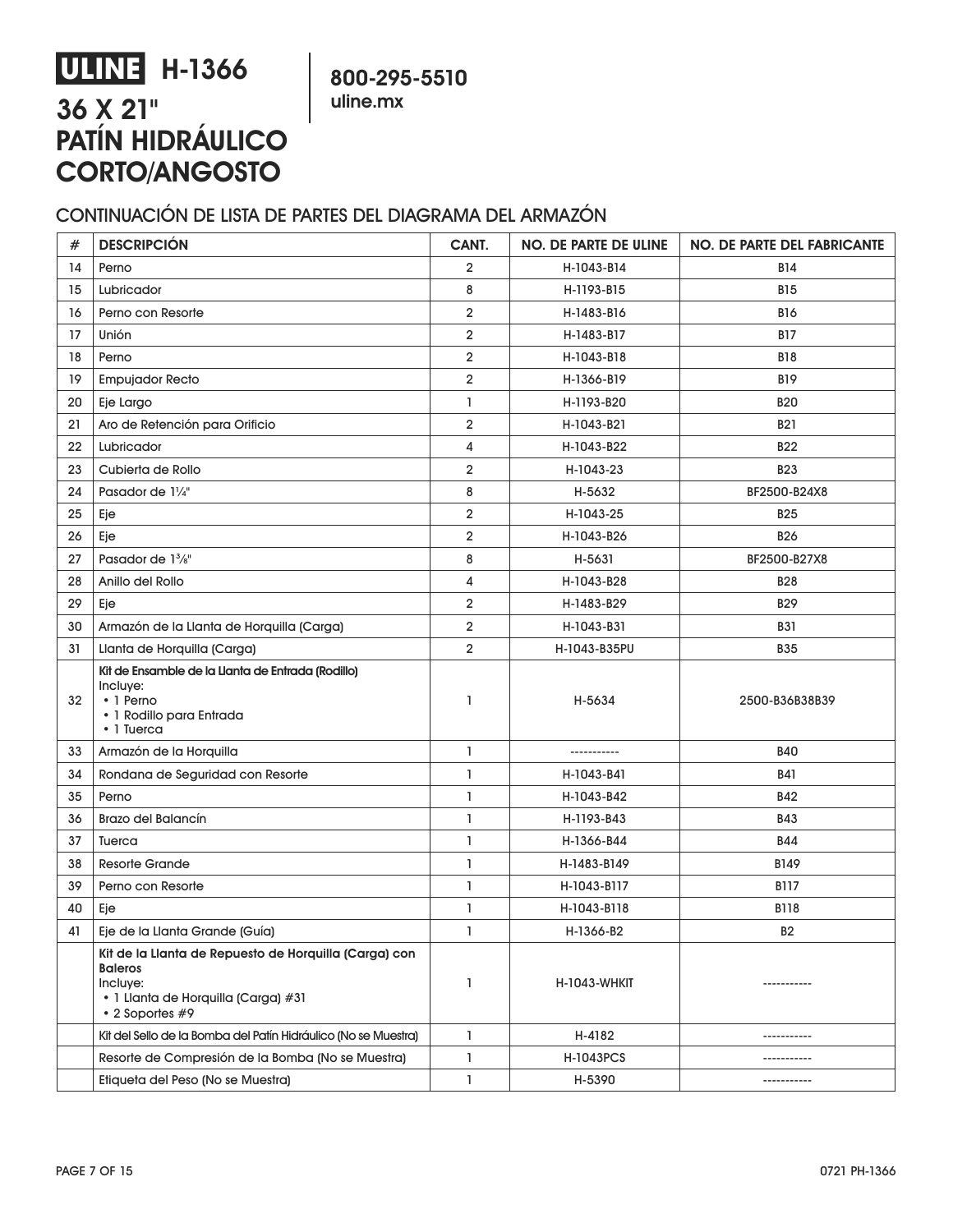# **ULINE H-1366 36 X 21" PATÍN HIDRÁULICO CORTO/ANGOSTO**

**uline.mx**

DIAGRAMA DEL ASA



### LISTA DE PARTES DEL DIAGRAMA DEL ASA

| #              | <b>DESCRIPCIÓN</b>           | CANT.          | <b>NO. DE PARTE DE ULINE</b> | <b>NO. DE PARTE DEL FABRICANTE</b> |
|----------------|------------------------------|----------------|------------------------------|------------------------------------|
| A              | Ensamble del Asa             |                | H-1043-SHC                   | B <sub>1</sub>                     |
|                | Resorte con Hoja             |                | H-1366-B101                  | <b>B101</b>                        |
| $\overline{2}$ | Perno con Resorte            | $\overline{2}$ | H-2721-B102                  | <b>B102</b>                        |
| 3              | Rodillo                      |                | H-2721-B103                  | <b>B103</b>                        |
| 4              | Perno con Resorte            |                | H-2721-B104                  | <b>B104</b>                        |
| 5              | Perno con Resorte            |                | H-2721-B105                  | <b>B105</b>                        |
| 6              | Perno con Resorte            |                | H-2721-B106                  | <b>B106</b>                        |
| 7              | Asa                          |                |                              | <b>B107</b>                        |
| 8              | Tubo de Asa                  |                |                              | <b>B108</b>                        |
| 9              | Eje                          |                | H-1043-109                   | <b>B109</b>                        |
| 10             | Perno con Resorte            |                | H-1043-B110                  | <b>B110</b>                        |
| 11             | Rodillo de Presión           |                | H-1043-B111                  | <b>B111</b>                        |
| 12             | Casquillo                    |                | H-1043-B112                  | <b>B112</b>                        |
| 13             | Casquillo                    | $\overline{2}$ | H-1043-B114                  | <b>B114</b>                        |
| 14             | Ensamble del Poste de Empuje |                | H-1043-B113                  | H-1043-B113+B115+B116ASSEMBLY      |
| 15             | Cadena                       |                | H-1043-B115                  | <b>B115</b>                        |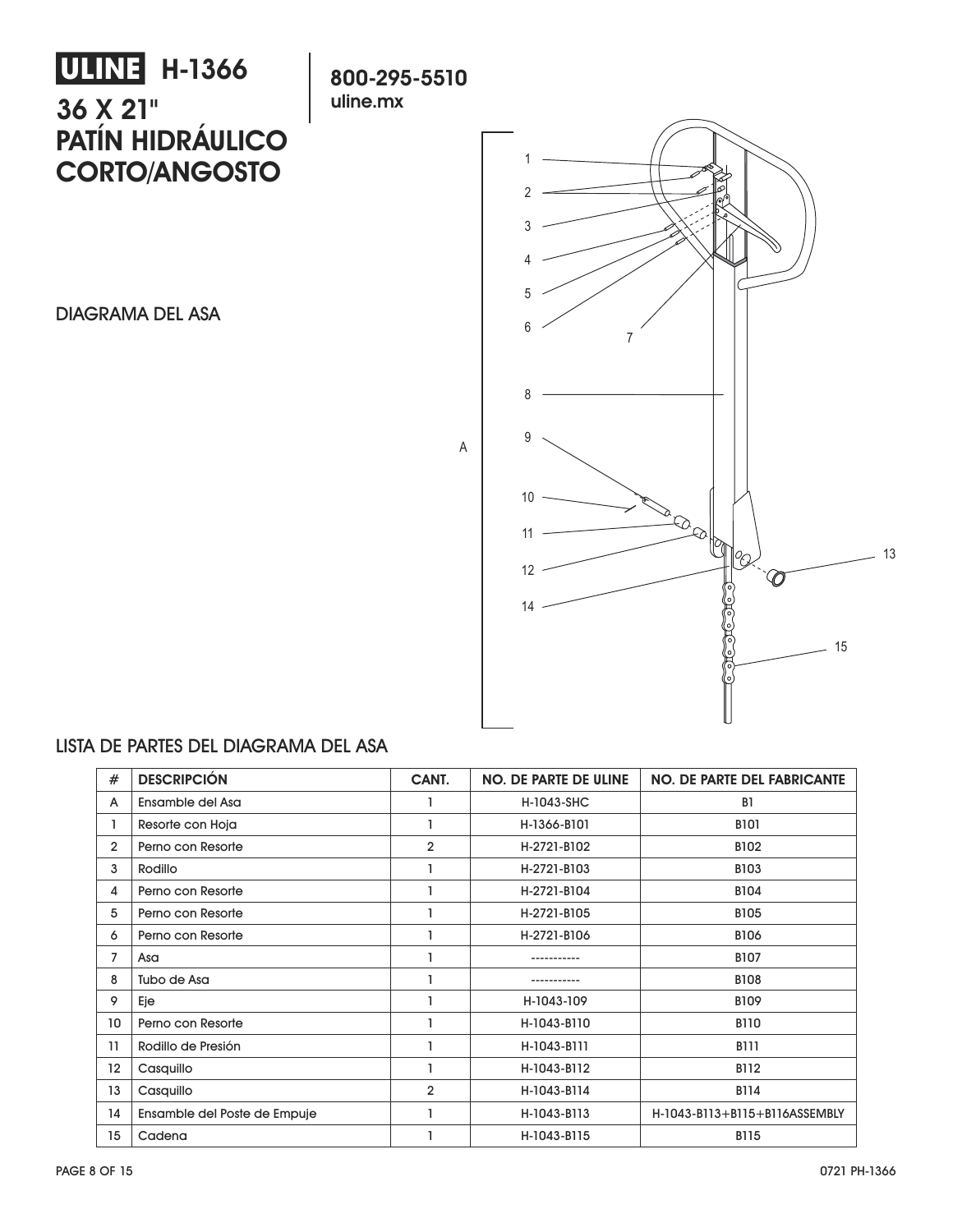

#### LISTA DE PARTES DEL DIAGRAMA DE LA BOMBA

| # | <b>DESCRIPCIÓN</b>                  | CANT.          | <b>NO. DE PARTE DE ULINE</b> | <b>NO. DE PARTE DEL FABRICANTE</b> |
|---|-------------------------------------|----------------|------------------------------|------------------------------------|
|   | Perno con Resorte                   | $\mathbf{2}$   | H-1043-B117                  | <b>B117</b>                        |
|   | Eje                                 |                | H-1043-B118                  | <b>B118</b>                        |
| 3 | Conector                            |                | H-1483-B119                  | <b>B119</b>                        |
| 4 | Rondana de Cobre                    | $\overline{2}$ | H-1043-120                   | <b>B120</b>                        |
| 5 | Resorte                             |                | H-1483-B121                  | <b>B121</b>                        |
| 6 | Eje de la Válvula Amortiguadora     |                | H-1193-B122                  | <b>B122</b>                        |
|   | Asiento de la Válvula Amortiguadora |                | H-1193-B123                  | <b>B123</b>                        |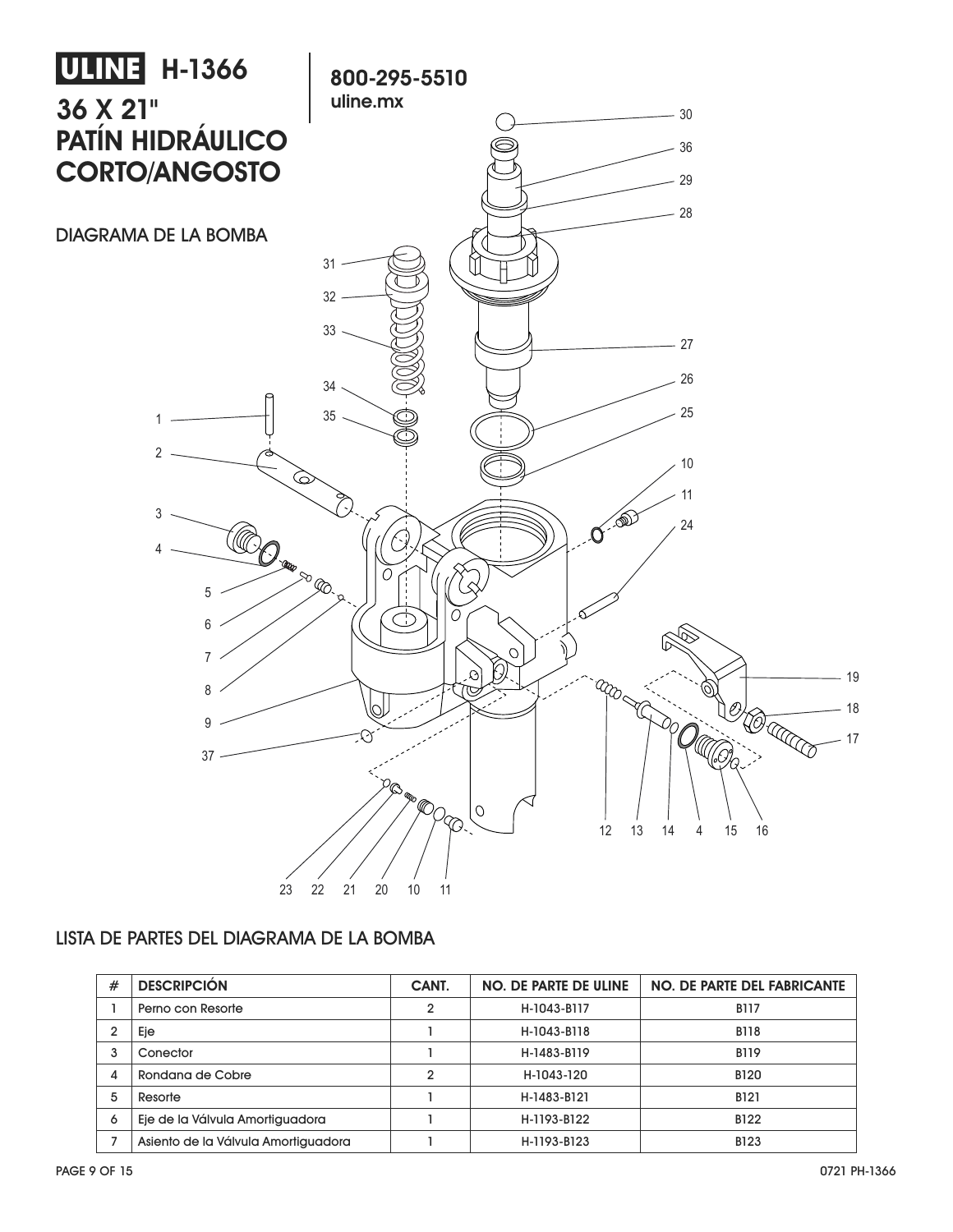# **ULINE H-1366 36 X 21" PATÍN HIDRÁULICO CORTO/ANGOSTO**

**800-295-5510 uline.mx**

#### CONTINUACIÓN DE LA LISTA DE PARTES DEL DIAGRAMA DE LA BOMBA

| #  | <b>DESCRIPCIÓN</b>                                                  | CANT.          | <b>NO. DE PARTE DE ULINE</b> | <b>NO. DE PARTE DEL FABRICANTE</b> |
|----|---------------------------------------------------------------------|----------------|------------------------------|------------------------------------|
| 8  | <b>Balín de Acero</b>                                               | 1              | H-2721-B124                  | B124                               |
| 9  | <b>Base</b>                                                         | $\mathbf{I}$   | -----------                  | B125                               |
| 10 | Rondana de Cobre                                                    | 2              | H-1043-B126                  | B126                               |
| 11 | Perno                                                               | $\overline{2}$ | H-1043-B127                  | <b>B127</b>                        |
| 12 | Resorte                                                             | $\mathbf{I}$   | H-1193-B128                  | <b>B128</b>                        |
| 13 | Perno de Golpeo                                                     | I.             | H-1193-B129                  | B129                               |
| 14 | Anillo-o                                                            | L              | H-1193-B130                  | <b>B130</b>                        |
| 15 | Funda del Eje                                                       | 1              | H-1043-B131                  | <b>B131</b>                        |
| 16 | Anillo-o                                                            | I.             | -----------                  | B132                               |
| 17 | Perno (Tornillo de Ajuste)                                          | 1              | H-1043-B133                  | <b>B133</b>                        |
| 18 | Tuerca (Tuerca del Tornillo de Ajuste)                              | L              | H-1043-B134                  | B134                               |
| 19 | Palanca                                                             | $\mathbf{I}$   | H-1043-B135                  | B135                               |
| 20 | Perno                                                               | $\mathbf{I}$   | H-1043-B136                  | B136                               |
| 21 | Resorte                                                             | 1              | H-2721-B137                  | B137                               |
| 22 | <b>Base de Balín</b>                                                | 1              | H-1782-B138                  | <b>B138</b>                        |
| 23 | <b>Balín de Acero</b>                                               | 1              | H-1782-B139                  | B139                               |
| 24 | Perno                                                               | 1              | H-1043-B140                  | <b>B140</b>                        |
| 25 | Anillo-Y                                                            | 1              | H-1043-B141                  | B141                               |
| 26 | Anillo-o                                                            | $\mathbf{I}$   | H-1043-B142                  | B142                               |
| 27 | Tapa de Cilindro                                                    | $\mathbf{I}$   | H-1043-B143                  | <b>B143</b>                        |
| 28 | Anillo-o                                                            | 1              | H-1043-B144                  | B144                               |
| 29 | Anillo a Prueba de Polvo                                            | 1              | H-1043-B145                  | B145                               |
| 30 | <b>Balín de Acero</b>                                               | $\mathbf{I}$   | H-1043-B146N                 | <b>B146</b>                        |
| 31 | Émbolo de la Bomba                                                  | I.             | H-1366-B147                  | B147                               |
| 32 | Rondana                                                             | 1              | -----------                  | <b>B148</b>                        |
| 33 | <b>Resorte Grande</b>                                               | $\mathbf{I}$   | H-1483-B149                  | <b>B149</b>                        |
| 34 | Anillo a Prueba de Polvo                                            | $\mathbf{I}$   | H-1043-B150                  | <b>B150</b>                        |
| 35 | Anillo-Y                                                            | L              | H-1043-B151                  | <b>B151</b>                        |
| 36 | Varilla de Pistón                                                   | 1              | H-1043-B152                  | B152                               |
| 37 | Aro de Retención para Eje                                           | $\mathbf{I}$   | -----------                  | <b>B153</b>                        |
|    | Kit de Sellado de la Bomba para Patín<br>Hidráulico (No se Muestra) | 1              | H-4182                       | <b>H-1043SEAL</b>                  |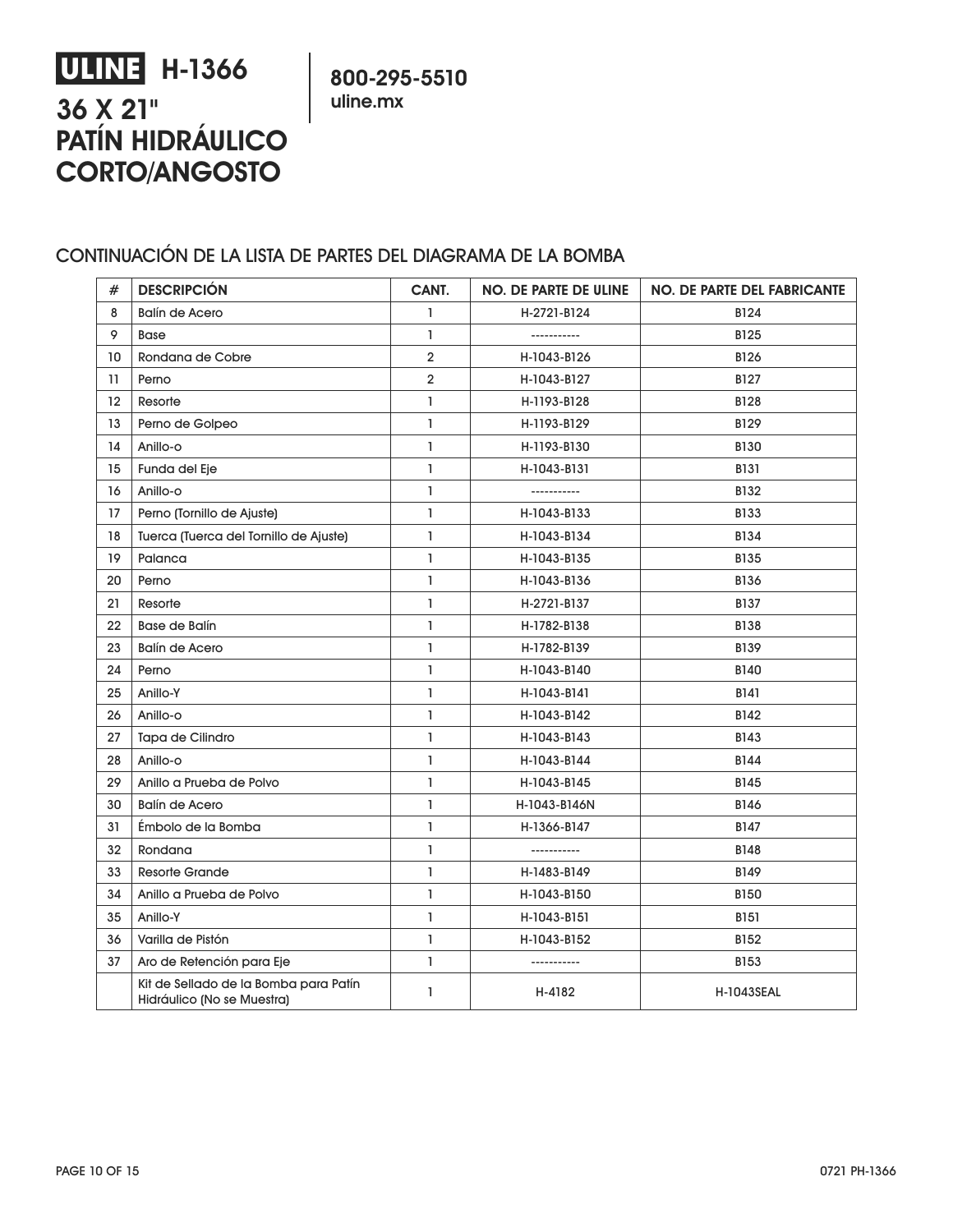

## LISTE DES PIÈCES DU SCHÉMA DE LA STRUCTURE

| #              | <b>DESCRIPTION</b>                                                                                                                                                            | QTÉ            | <b>RÉF. ULINE</b> | <b>RÉF. DU FABRICANT</b> |
|----------------|-------------------------------------------------------------------------------------------------------------------------------------------------------------------------------|----------------|-------------------|--------------------------|
|                | Assemblage de la poignée                                                                                                                                                      |                | <b>H-1043-SHC</b> | B <sub>1</sub>           |
| $\overline{2}$ | Pompe (standard)                                                                                                                                                              |                | <b>H-1043PUMP</b> | <b>PUMP STAND</b>        |
| 3              | <b>Boulon</b>                                                                                                                                                                 |                | H-1365-B3         | B <sub>3</sub>           |
| 4              | Roulement                                                                                                                                                                     |                | H-1365-B4         | <b>B4</b>                |
| 5              | Base de support                                                                                                                                                               |                | H-1043-B5         | <b>B5</b>                |
| 6              | Cheville ressort                                                                                                                                                              | $\overline{2}$ | H-1365-B6         | <b>B6</b>                |
| $\overline{7}$ | Bague de retenue pour essieu                                                                                                                                                  |                | H-1043-B7         | <b>B7</b>                |
| 8              | Grande roue (directrice)                                                                                                                                                      | $\overline{2}$ | H-1043-B8         | B <sub>8</sub>           |
| 9              | Palier                                                                                                                                                                        | 8              | H-1043-B9         | <b>B9</b>                |
| 10             | Ensemble de matériel pour grande roue (directrice)<br>Comprend:<br>• Demi-cercle (4)<br>• Rondelle (2)<br>• Bague de retenue pour essieu (2)<br>• Couvercle antipoussière (2) |                | H-6017            | B10-B13                  |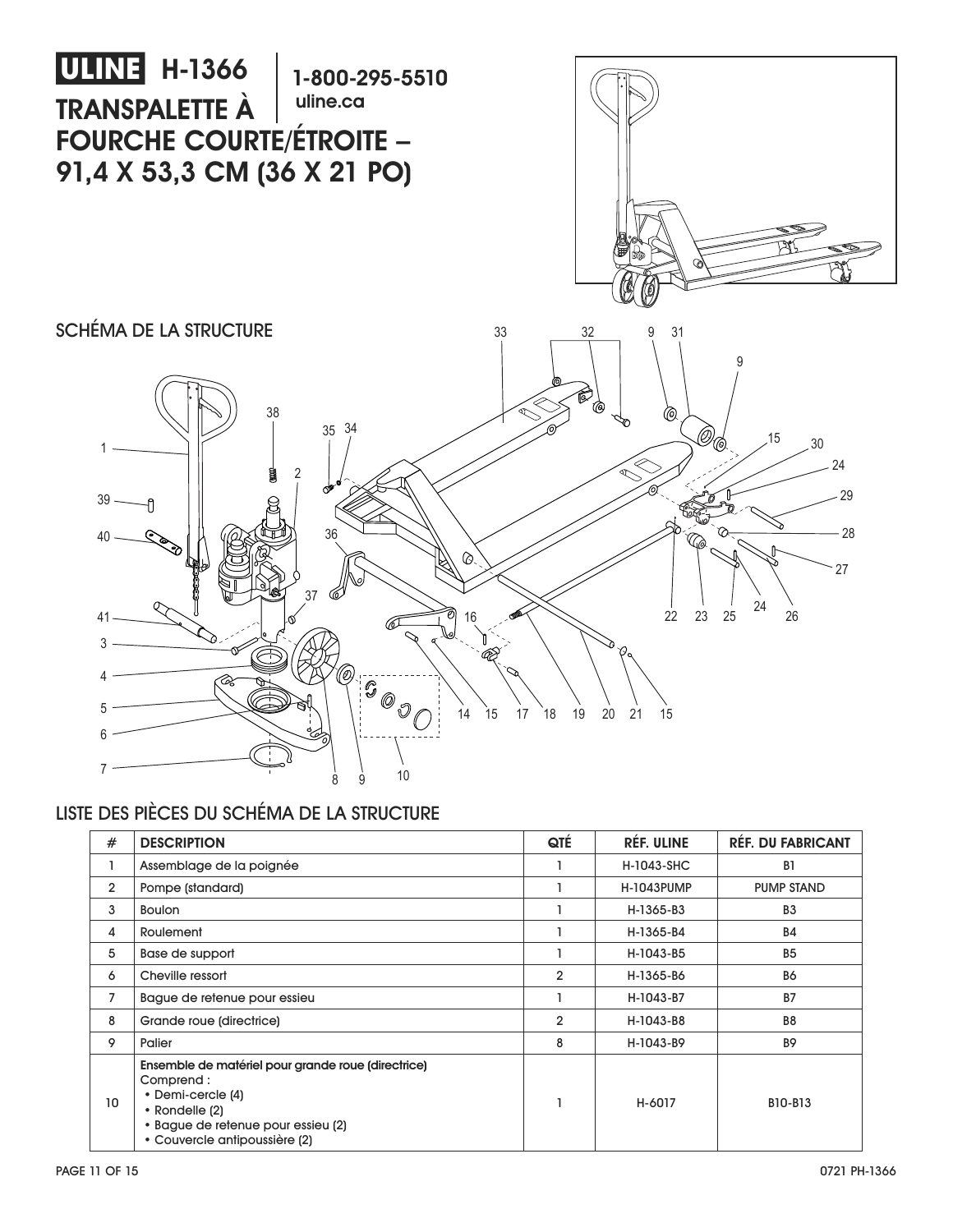#### **ULINE H-1366 TRANSPALETTE À FOURCHE COURTE/ÉTROITE – 91,4 X 53,3 CM (36 X 21 PO) 1-800-295-5510 uline.ca**

### LISTE DES PIÈCES DU SCHÉMA DE LA STRUCTURE SUITE

| #  | <b>DESCRIPTION</b>                                                                                                                              | QTÉ            | RÉF. ULINE   | <b>RÉF. DU FABRICANT</b> |
|----|-------------------------------------------------------------------------------------------------------------------------------------------------|----------------|--------------|--------------------------|
| 14 | Tige                                                                                                                                            | $\overline{2}$ | H-1043-B14   | <b>B14</b>               |
| 15 | Huileur                                                                                                                                         | 8              | H-1193-B15   | <b>B15</b>               |
| 16 | Cheville ressort                                                                                                                                | $\overline{2}$ | H-1483-B16   | <b>B16</b>               |
| 17 | Raccord                                                                                                                                         | $\overline{2}$ | H-1483-B17   | <b>B17</b>               |
| 18 | Tige                                                                                                                                            | $\overline{2}$ | H-1043-B18   | <b>B18</b>               |
| 19 | Poussoir droit                                                                                                                                  | $\overline{2}$ | H-1366-B19   | <b>B19</b>               |
| 20 | Arbre long                                                                                                                                      | $\mathbf{1}$   | H-1193-B20   | <b>B20</b>               |
| 21 | Bague de retenue pour trou                                                                                                                      | $\overline{2}$ | H-1043-B21   | <b>B21</b>               |
| 22 | Huileur                                                                                                                                         | $\overline{4}$ | H-1043-B22   | <b>B22</b>               |
| 23 | Gaine de roulement                                                                                                                              | $\overline{2}$ | H-1043-23    | <b>B23</b>               |
| 24 | Cheville ressort - $1 \frac{1}{4}$ po                                                                                                           | 8              | H-5632       | BF2500-B24X8             |
| 25 | Arbre                                                                                                                                           | $\overline{2}$ | H-1043-25    | <b>B25</b>               |
| 26 | Arbre                                                                                                                                           | $\overline{2}$ | H-1043-B26   | <b>B26</b>               |
| 27 | Cheville ressort - $1\frac{3}{8}$ po                                                                                                            | 8              | H-5631       | BF2500-B27X8             |
| 28 | Anneau de roulement                                                                                                                             | 4              | H-1043-B28   | <b>B28</b>               |
| 29 | Arbre                                                                                                                                           | $\overline{2}$ | H-1483-B29   | <b>B29</b>               |
| 30 | Cadre de roue de fourche (charge)                                                                                                               | $\overline{2}$ | H-1043-B31   | <b>B31</b>               |
| 31 | Roue de fourche (charge)                                                                                                                        | $\overline{2}$ | H-1043-B35PU | <b>B35</b>               |
| 32 | Ensemble de montage du rouleau (entrée)<br>Comprend:<br>• Boulon (1)<br>· Rouleau d'entrée (1)<br>$\cdot$ Écrou (1)                             | $\mathbf{1}$   | H-5634       | 2500-B36B38B39           |
| 33 | Cadre de fourche                                                                                                                                | $\mathbf{1}$   | -----------  | <b>B40</b>               |
| 34 | Rondelle ressort à becs                                                                                                                         | $\mathbf{1}$   | H-1043-B41   | <b>B41</b>               |
| 35 | <b>Boulon</b>                                                                                                                                   | $\mathbf{1}$   | H-1043-B42   | <b>B42</b>               |
| 36 | <b>Bras de bascule</b>                                                                                                                          | $\mathbf{1}$   | H-1193-B43   | <b>B43</b>               |
| 37 | Écrou                                                                                                                                           | $\mathbf{1}$   | H-1366-B44   | <b>B44</b>               |
| 38 | Gros ressort                                                                                                                                    | $\mathbf{1}$   | H-1483-B149  | B149                     |
| 39 | Cheville ressort                                                                                                                                | $\mathbf{1}$   | H-1043-B117  | <b>B117</b>              |
| 40 | Arbre                                                                                                                                           | $\mathbf{1}$   | H-1043-B118  | <b>B118</b>              |
| 41 | Tige de grande roue (directrice)                                                                                                                | ı              | H-1366-B2    | B2                       |
|    | Ensemble de palier avec roue de fourche (charge) de rechange<br>Comprend:<br>• Roue de fourche (charge) nº 31 (1)<br>• Palier $n^{\circ}$ 9 (2) | 1              | H-1043-WHKIT | -----------              |
|    | Ensemble de joints de pompe de transpalette (non illustré)                                                                                      | $\mathbf{1}$   | H-4182       | -----------              |
|    | Ressort de pression de pompe (non illustré)                                                                                                     | 1              | H-1043PCS    |                          |
|    | Étiquette de poids (non illustrée)                                                                                                              | 1              | H-5390       | -----------              |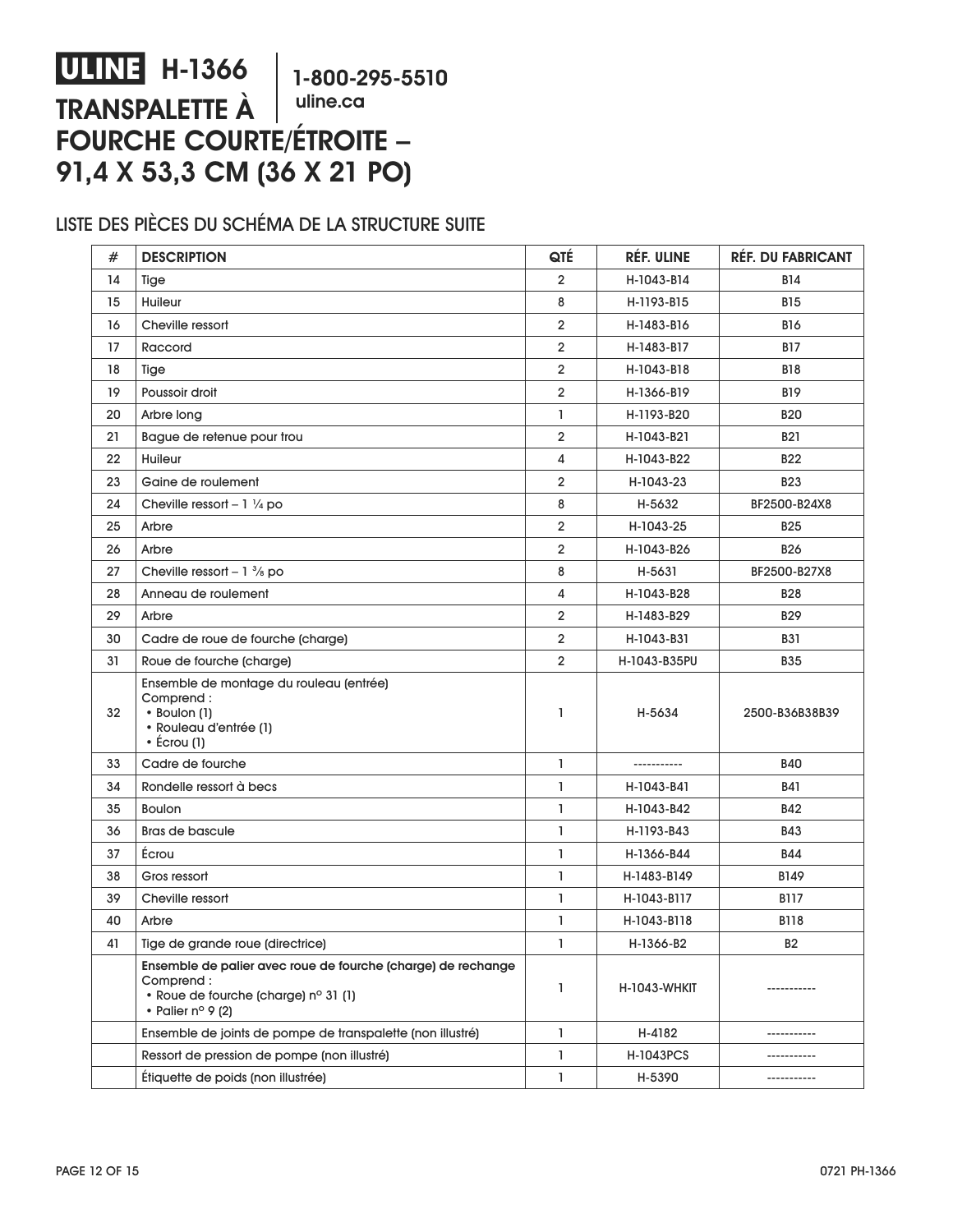

## LISTE DES PIÈCES DU SCHÉMA DE LA POIGNÉE

| #               | <b>DESCRIPTION</b>            | QTÉ            | <b>RÉF. ULINE</b> | <b>RÉF. DU FABRICANT</b>      |
|-----------------|-------------------------------|----------------|-------------------|-------------------------------|
| A               | Assemblage de la poignée      |                | H-1043-SHC        | B <sub>1</sub>                |
| 1               | Ressort à lame                |                | H-1366-B101       | <b>B101</b>                   |
| $\overline{2}$  | Cheville ressort              | $\overline{2}$ | H-2721-B102       | <b>B102</b>                   |
| 3               | Rouleau                       |                | H-2721-B103       | <b>B103</b>                   |
| 4               | Cheville ressort              |                | H-2721-B104       | <b>B104</b>                   |
| 5               | Cheville ressort              |                | H-2721-B105       | <b>B105</b>                   |
| 6               | Cheville ressort              |                | H-2721-B106       | <b>B106</b>                   |
| 7               | Poignée                       |                |                   | <b>B107</b>                   |
| 8               | Tube de poignée               |                |                   | <b>B108</b>                   |
| 9               | Arbre                         |                | H-1043-109        | <b>B109</b>                   |
| 10 <sup>°</sup> | Cheville ressort              |                | H-1043-B110       | <b>B110</b>                   |
| 11              | Rouleau de pression           |                | H-1043-B111       | <b>B111</b>                   |
| 12              | <b>Bague</b>                  |                | H-1043-B112       | B112                          |
| 13              | <b>Bague</b>                  | $\overline{2}$ | H-1043-B114       | <b>B114</b>                   |
| 14              | Assemblage de la tige à tirer |                | H-1043-B113       | H-1043-B113+B115+B116ASSEMBLY |
| 15              | Chaîne                        |                | H-1043-B115       | <b>B115</b>                   |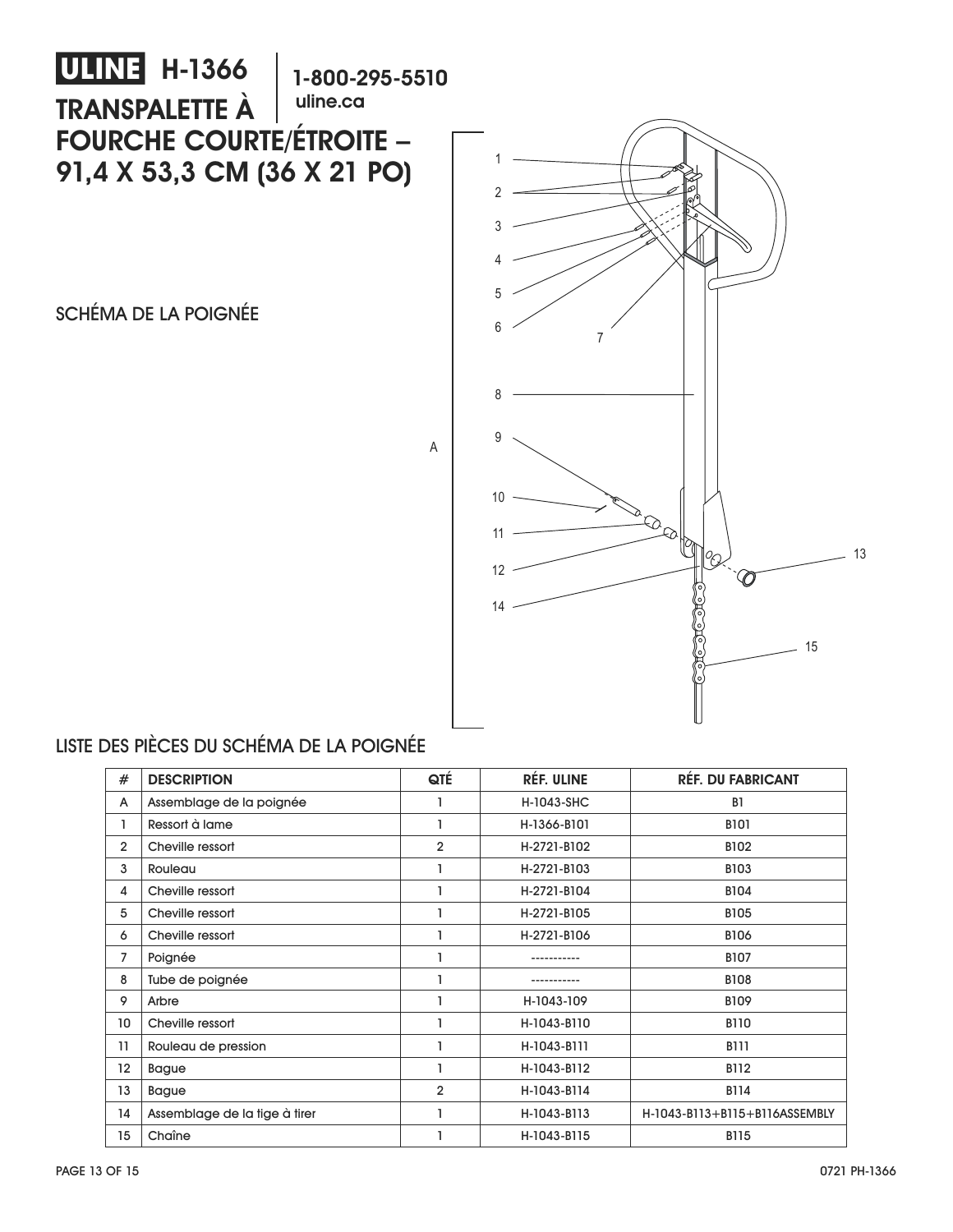

## LISTE DES PIÈCES DU SCHÉMA DE LA POMPE

| #              | <b>DESCRIPTION</b>              | QTÉ            | <b>RÉF. ULINE</b> | <b>RÉF. DU FABRICANT</b> |
|----------------|---------------------------------|----------------|-------------------|--------------------------|
|                | Cheville ressort                | $\overline{2}$ | H-1043-B117       | <b>B117</b>              |
| $\overline{2}$ | Arbre                           |                | H-1043-B118       | <b>B118</b>              |
| 3              | <b>Bouchon</b>                  |                | H-1483-B119       | <b>B119</b>              |
| 4              | Rondelle en cuivre              | $\mathbf{2}$   | H-1043-120        | <b>B120</b>              |
| 5              | Ressort                         |                | H-1483-B121       | <b>B121</b>              |
| 6              | Tige du clapet d'amortissement  |                | H-1193-B122       | B122                     |
|                | Siège du clapet d'amortissement |                | H-1193-B123       | <b>B123</b>              |